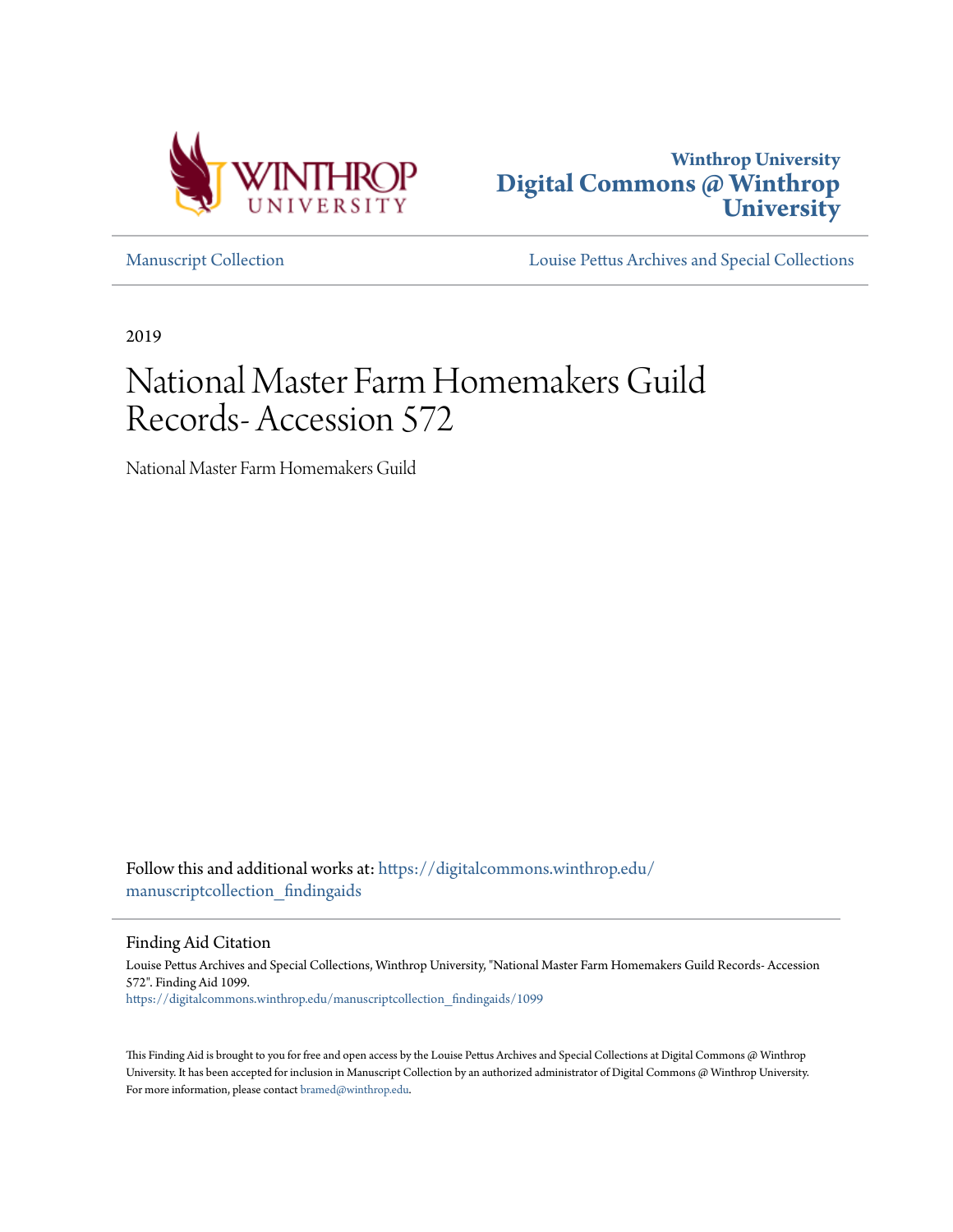## **WINTHROP UNIVERSITY LOUISE PETTUS ARCHIVES & SPECIAL COLLECTIONS**

## **MANUSCRIPT COLLECTION**

## **ACCESSION 572**

### **NATIONAL MASTER FARM HOMEMAKERS GUILD RECORDS**

1929-1996, nd

HUILE-

16 boxes, 82 folders

**CELLE**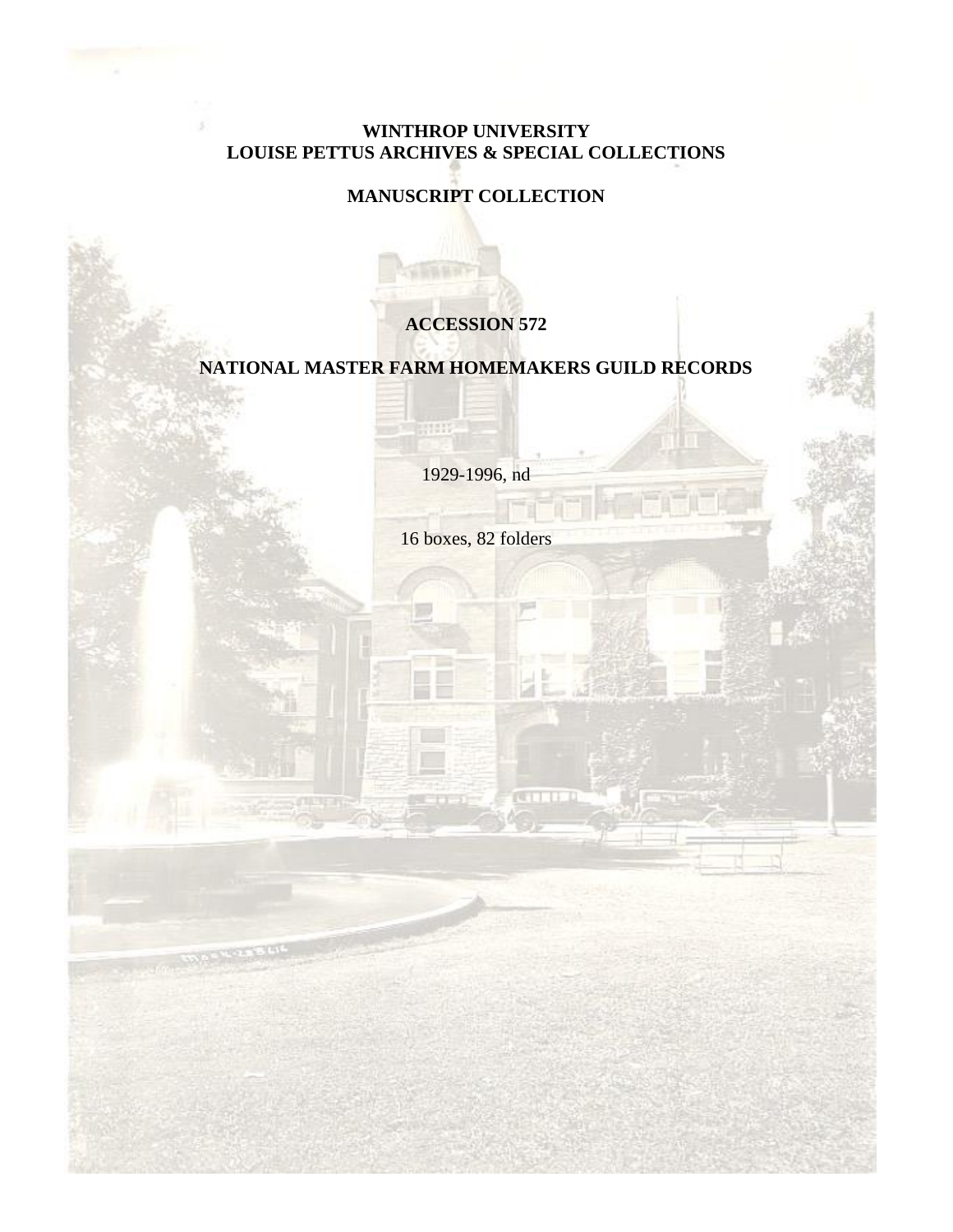#### **WINTHROP UNIVERSITY LOUISE PETTUS ARCHIVES AND SPECIAL COLLECTIONS**

#### **MANUSCRIPT COLLECTION**

ADDITIONS: \_\_\_, \_\_\_, \_\_\_\_ DATE: November 17, 1999

ACC. NO.: 572\_ PROCESSED BY: Tameka Gray NO. OF SECTIONS: 3

#### **NATIONAL MASTER FARM HOMEMAKERS GUILD RECORDS**

**I**

The National Master Farm Homemakers Guild Records were deposited between 1984-1997 by the National Master Farm Homemakers Guild.

> Linear feet of shelf space occupied: 4.0 Approximate number of pieces included: 8000

Restrictions: Open to researchers under the rules and regulations of the Louise Pettus Archives & Special Collections at Winthrop University.

Literary Rights: They remain with the National Master Farm Homemakers Guild.

Notices were released to NUCMC on December9, 1999

Scope and Content Note: **The National Master Farm Homemakers Guild Records includes the history of the National Master Farm Homemakers Guild, Country Women Council, Associated Country Women of the World, and the constitution and by-laws; minutes from annual meetings, other meetings, and programs; publications and brochures; correspondence, newsletters; lists of officers and members; reports; newspapers and a poster. The National Master Farm Homemaker's Guild was founded in 1929 and the objective of the National Guild is to promote the highest possible standard of living in the farmhouse and focus attention on the positive aspects of farm life.**

Transfer of Items: None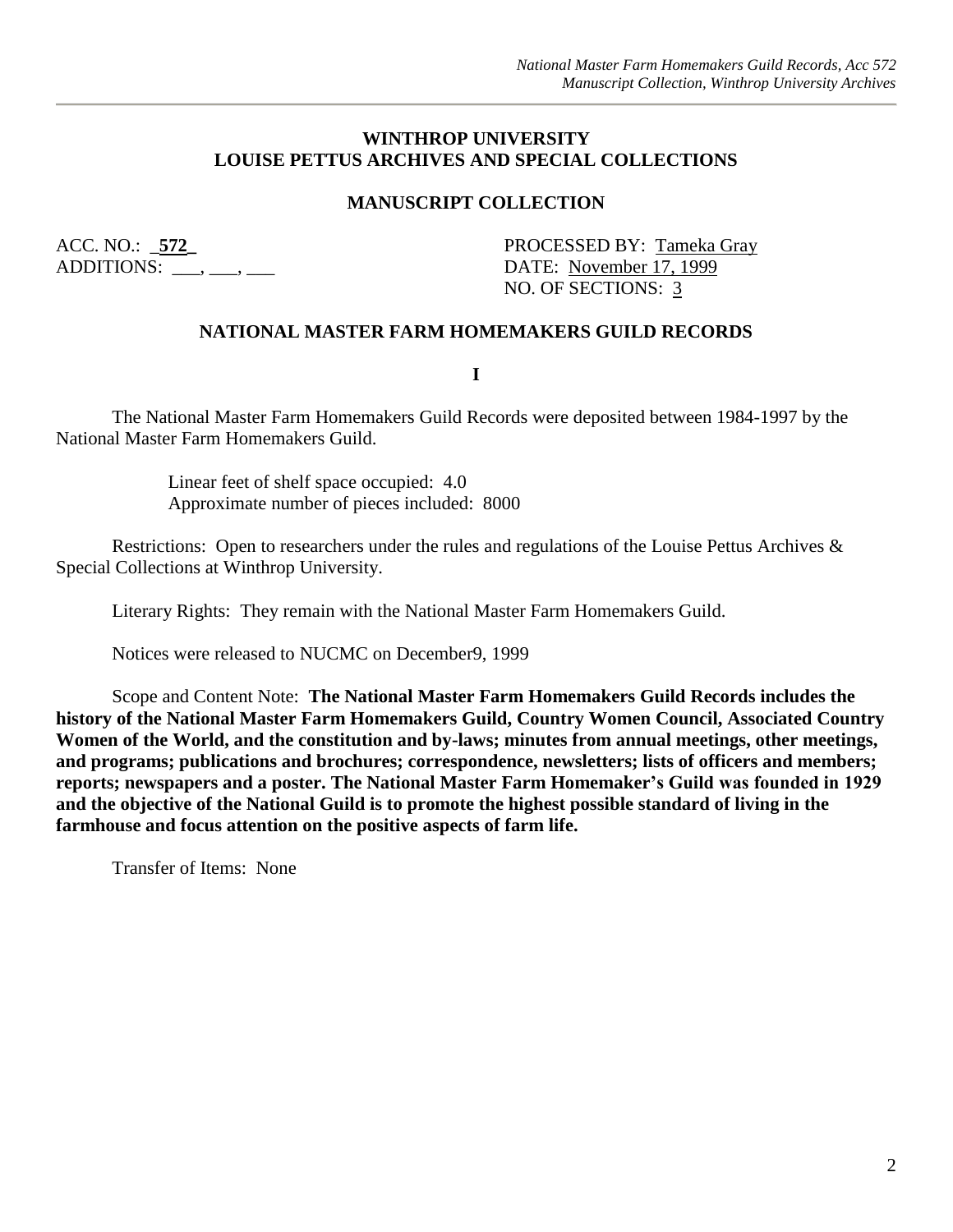#### **II**

#### **BIOGRAPHICAL DATA**

#### **NATIONAL MASTER FARM HOMEMAKERS GUILD RECORDS**

- 1927 60 farm women from 12 states were presented the first Master Farm Homemaker Award 1928, 1929 The program was carried out in 22 states 1929 First annual meeting in Ames, Iowa 1930 Annual meeting in Madison, Wisconsin and a constitution was adopted 1931 "Farmer's Wife" magazine ceased to function. It had total responsibility for promotion of the Master Farm Homemakers Program. 1934 Homemaker was one of the first U.S. societies to join the ACWW 1939 "Farmer's Wife" was absorbed by "Farm Journal" and was moved to Philadelphia. The Master Farm Homemakers continued to meet every year 1959 At the Wichita, Kansas meeting, an International Stephorn visitor's project was adopted
- 1960 The project was finalized

#### **COUNTRY WOMEN'S COUNCIL**

The Country Women's Council, USA is a coordinating council composed of ACWW member societies in the USA and meets annually to promote the work of the ACWW.

- 1939 Original name was the US Liaison Committee
- 1946 Became officially named the Country Women's Council
- 1952 Named an observer to the United Nations
- 1958 ACWW was granted "Category B" status with the Economics and Social Council of the UN

#### **ASSOCIATED COUNTRY WOMEN OF THE WORLD**

| First recorded date of organization of farm women                                       |
|-----------------------------------------------------------------------------------------|
| Earliest organizations of farm women began in widely separated countries of the world,  |
| Germany, America, Scandinavia                                                           |
| Lady Aberdeen, President of the International Council of Women, made country women      |
| worldwide. Representatives from rural women's organizations all over the world for this |
| first international meeting                                                             |
| First conference called by the Committee was held in Vienna                             |
| <b>Second Triennial</b>                                                                 |
| Third Triennial in Washington, DC                                                       |
| Fourth Triennial in London                                                              |
| Fifth Triennial in London                                                               |
| Conference met in Copenhagen                                                            |
|                                                                                         |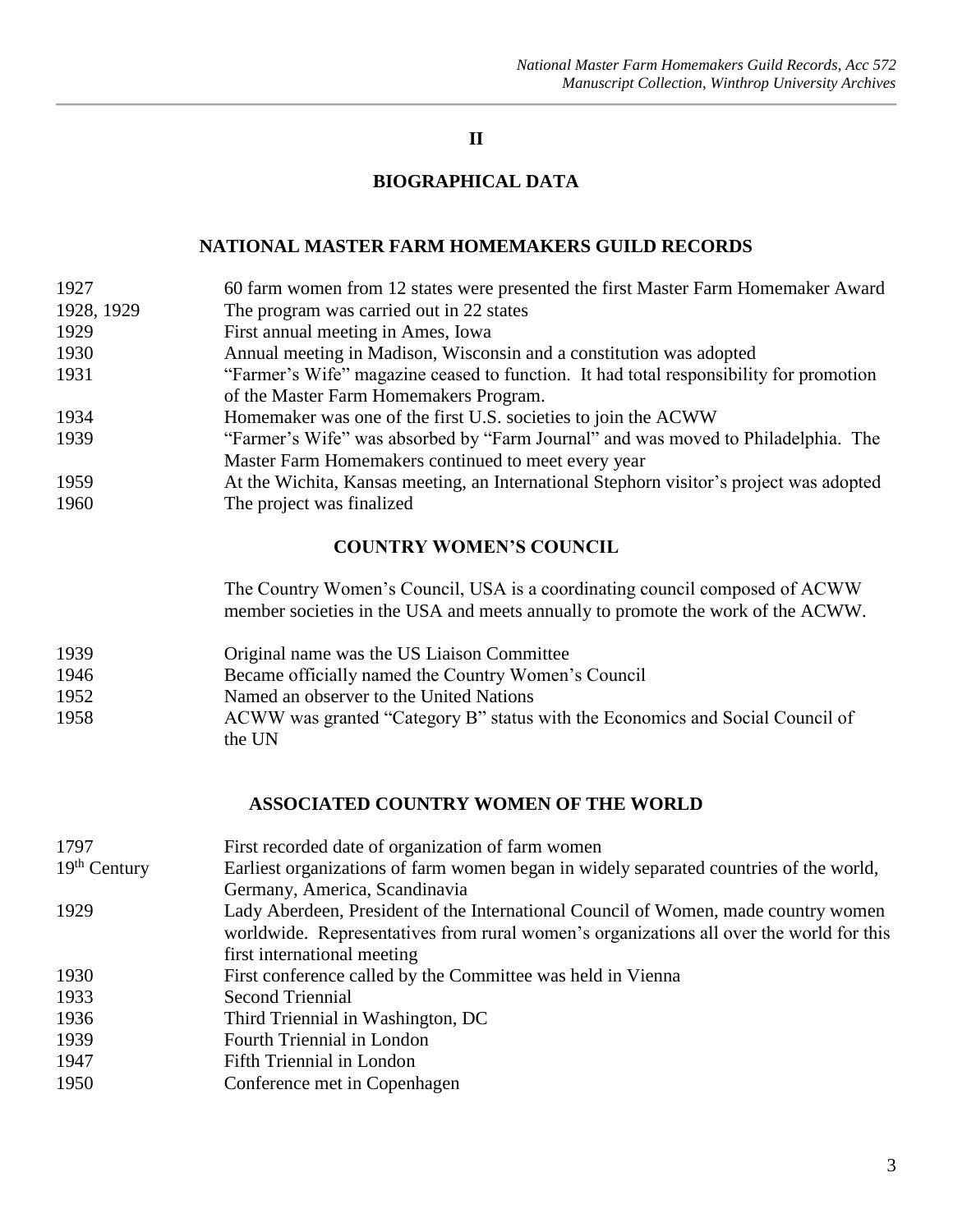#### **III**

#### **BIOGRAPHICAL DATA (cont.)**

| 1953 | Triennial Conference held in Toronto. Also a committee was established to make a<br>detailed study of the problems and present suggested plans to the delegates prior to the |
|------|------------------------------------------------------------------------------------------------------------------------------------------------------------------------------|
|      | Ceylon Conference.                                                                                                                                                           |
| 1959 | Triennial held in Edinburgh, Scotland                                                                                                                                        |
| 1962 | 10 <sup>th</sup> Triennial Conference held in Melbourne, Australia. New administrative pattern was                                                                           |
|      | instituted.                                                                                                                                                                  |
| 1965 | 11 <sup>th</sup> Triennial Conference held in Dublin, Ireland                                                                                                                |
| 1968 | $12th$ Triennial Conference held in Lansing, Michigan                                                                                                                        |
| 1971 | 13 <sup>th</sup> Triennial Conference held in Oslo, Norway                                                                                                                   |
| 1974 | 14 <sup>th</sup> Triennial Conference held in Perth, Australia                                                                                                               |
| 1977 | 15 <sup>th</sup> Triennial Conference held in Kenya                                                                                                                          |
| 1980 | 16 <sup>th</sup> Triennial Conference held in Germany                                                                                                                        |

The Associated Country Women of the World is not the only international association devoted primarily to the interests of country women. It is not a federation of organizations, but it links together national, state and provincial societies in an association of mutual interests.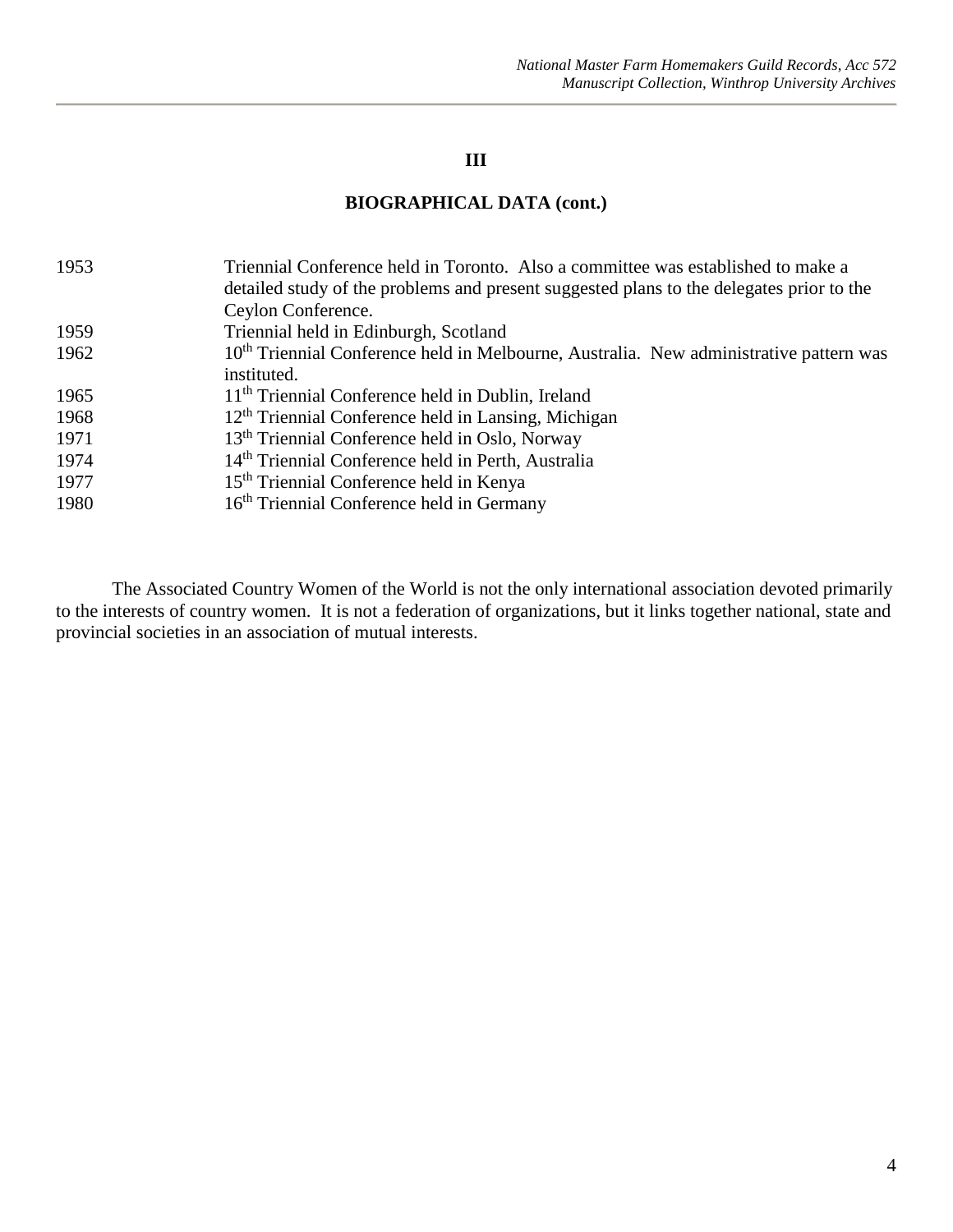## **DESCRIPTION OF SERIES**

|                | <b>Box(es)</b> Folder(s) |                | <b>Series</b>                                                                                                                                                                                                                                                                                   | Year(s)                                                                                                                        |
|----------------|--------------------------|----------------|-------------------------------------------------------------------------------------------------------------------------------------------------------------------------------------------------------------------------------------------------------------------------------------------------|--------------------------------------------------------------------------------------------------------------------------------|
|                |                          |                | A) NATIONAL MASTER FARM HOMEMAKER'S<br><b>GUILD</b>                                                                                                                                                                                                                                             |                                                                                                                                |
| $\mathbf{1}$   | $\mathbf{1}$             | <b>HISTORY</b> | This series consists of historical notes of the National Master Farm<br>Homemaker's Guild. These papers includes who founded NMFGH<br>and events of NMFHG. Also there are historical papers of the history<br>of the organizations: Colorado, Kentucky and Kansas. Arranged<br>chronologically. | 1947, 1953, 1957,<br>1958, 1974, nd                                                                                            |
| $\mathbf{1}$   | $\overline{2}$           |                | <b>CONSTITUTION</b><br>This series consists of the constitution of the NMFHG and proposals<br>for revision and articles in the constitution and includes by-laws.<br>Arranged chronologically.                                                                                                  | 1950, 1953, 1969,<br>1971, 1972, 1976,<br>1978, nd                                                                             |
| $1 - 3$        | $3-16$                   |                | <b>CORRESPONDENCE</b><br>This series consists of correspondence to Betty R. Buff and from Betty<br>Buff (president in 1980-1983). Correspondence between members of<br>the NMFHG correspondence from CWC and ACWW officers.<br>Arranged chronologically                                         | 1944-1983, nd                                                                                                                  |
| $\overline{4}$ |                          |                | 17-19 MINUTES AND PROGRAMS OF ANNUAL MEETINGS<br>This series consists of discussions, activities and program of the<br>annual meetings of the NMFHG. Arranged chronologically.                                                                                                                  | 1930, 1934, 1936-<br>1938, 1944-1948,<br>1950-1951, 1953-<br>1954, 1956, 1958-<br>1964, 1966-1978,<br>1980-1983, 1994-<br>1996 |
| 5              |                          |                | 20-22 PROGRAMS OF ANNUAL MEETINGS<br>This series consists of the discussion and activities of annual meetings.<br>These programs lists the activities of the meetings of the NMFHG.<br>Arranged chronologically.                                                                                | 1933, 1935, 1950,<br>1958, 1960-1983                                                                                           |
| 6              | 24                       |                | MINUTES OF THE BOARD DIRECTOR<br>This series consists of discussions and activities of the Board of<br>Directors meetings. Arranged chronologically.                                                                                                                                            | 1973-1976, 1978                                                                                                                |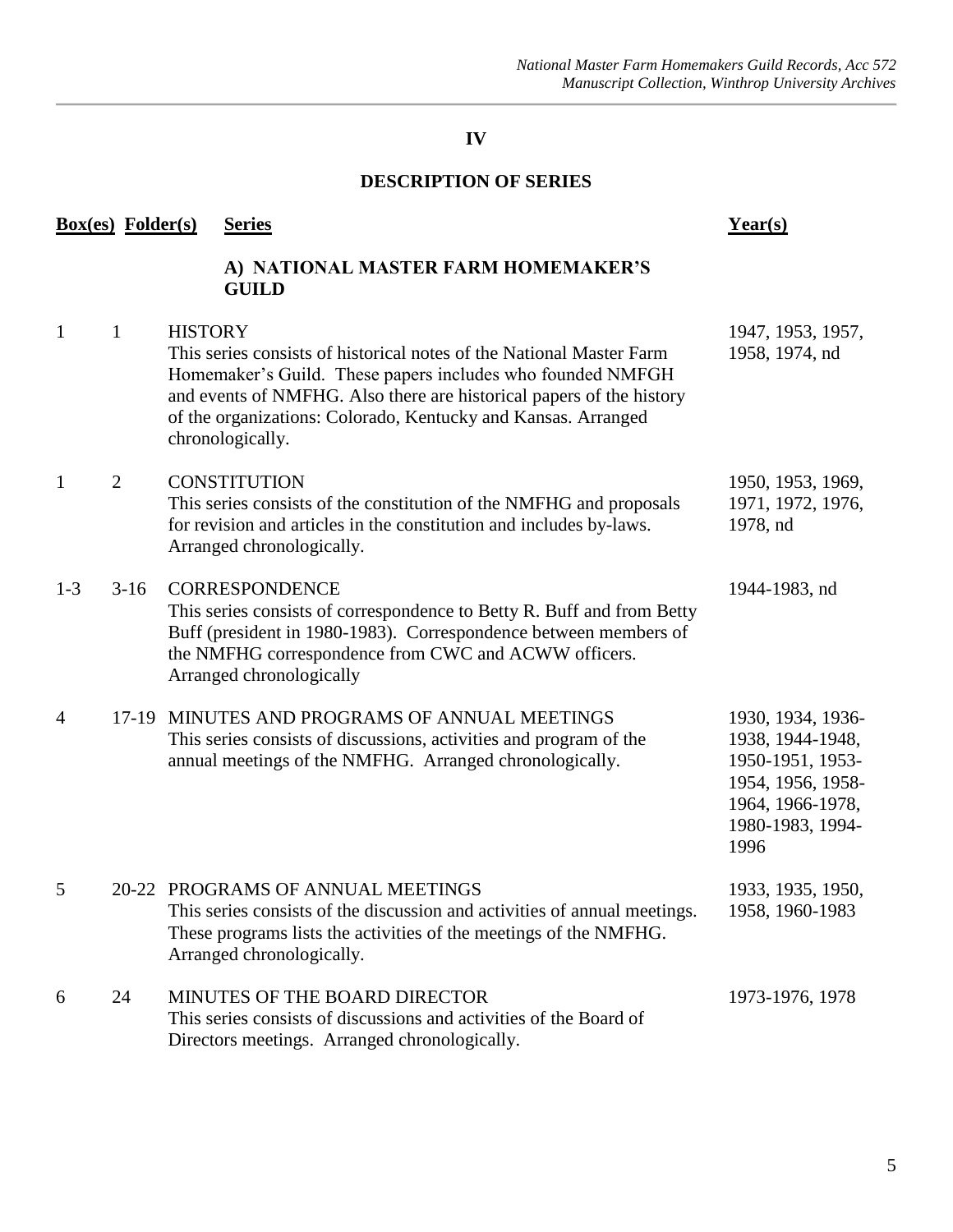|         | <b>Box(es)</b> Folder(s) |                 | <b>Series</b>                                                                                                                                                                                                                                                                                | Year(s)                                                                                                               |
|---------|--------------------------|-----------------|----------------------------------------------------------------------------------------------------------------------------------------------------------------------------------------------------------------------------------------------------------------------------------------------|-----------------------------------------------------------------------------------------------------------------------|
| $6 - 8$ |                          |                 | 25-32 PAPERS RELATED TO STATE ORGANIZATION<br>This series consists of papers relating to annual national meeting in the<br>states. Also includes members, reports, and minutes, from Iowa,<br>Arkansas, and Kansas. Arranged chronologically.                                                | 1981-1984, nd                                                                                                         |
| $8-9$   |                          |                 | 33-37 MEMBERS AND DECEASED MEMEBERS<br>This series of a list of members and deceased members and deceased<br>members of NMFHG. There are some applications sheets to become<br>a member of NMFHG, and a list of qualifications for NMFHG and a<br>work sheet. Arranged chronologically.      | 1928-1929, 1935-<br>1936, 1937-1939,<br>1941, 1951, 1954,<br>1955, 1958, 1962-<br>1963, 1968-1969,<br>1972, 1978-1982 |
| 9       | 38                       | <b>OFFICERS</b> | This series consists of a list of officers in the states. Includes also<br>responsibilities of the president of NMFHG, vice president, secretary,<br>and treasurer. Arranged chronologically.                                                                                                | 1933, 1936, 1938,<br>1962-1967, 1972,<br>1973, 1978, 1979,<br>1981, 1982, nd                                          |
| 10      | 39                       |                 | PRESIDENT'S REPORT<br>This series consists of reports from the presidents of the states and<br>National Guild. Reports tell of meetings that were held and a brief<br>over view of the meetings. Arranged chronologically.                                                                   | 1974, 1980, 1982, nd                                                                                                  |
| 10      |                          |                 | 40-41 PRESIDENTIAL REPORTS OF BETTY R. BUFF<br>This series consists of reports of the beginning of Betty R. Buff's<br>presidency to the end of her presidency. Reports gives details of<br>meeting held by NMFHG, annual<br>meeting and CWC Board<br>meeting, etc. Arranged chronologically. | 1980-1983                                                                                                             |
| 10      | 42                       |                 | PRESIDENT'S SPEECHES<br>This series consists of Betty R. Buff's speeches at the NMFHG annual<br>conferences. Arranged chronologically.                                                                                                                                                       | 1981-1983                                                                                                             |
| 10      |                          | 44-45 REPORTS   | This series consists of secretary's reports of annual and a report on<br>a meeting honoring Mrs. Farguharson. Also, a report of a conference<br>with Mrs. Mosley and Mrs. Sayre. Arranged chronologically.                                                                                   | 1931, 1935, 1950,<br>1952, 1953, 1959,<br>1960, 1964-1966,<br>1971, nd                                                |
| 11      |                          |                 | <b>46-47 FINANCIAL REPORTS</b><br>This series consists of financial records of NMFHG and also NMFHG<br>vouchers. Arranged chronologically.                                                                                                                                                   | 1937-1939, 1953-<br>1979, 1983-1984                                                                                   |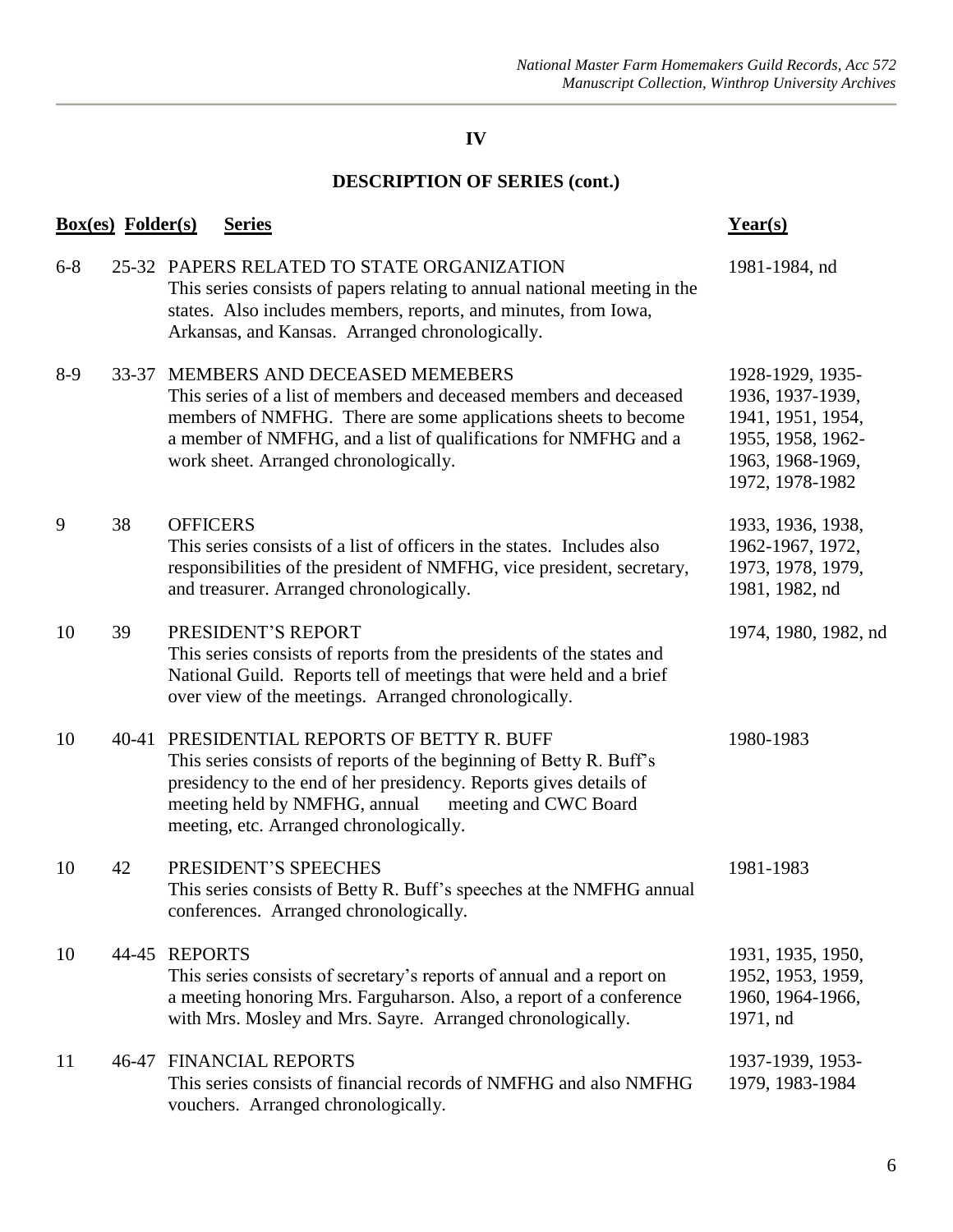|    | <b>Box(es)</b> Folder(s) | <b>Series</b>                                                                                                                                                                                           | Year(s)                                                                  |
|----|--------------------------|---------------------------------------------------------------------------------------------------------------------------------------------------------------------------------------------------------|--------------------------------------------------------------------------|
| 11 | 48                       | REPORTS OF LADY ABERDEEN SCHOLARSHIP FUND<br>This series consists of financial records of the Lady Aberdeen<br>Scholarship Fund. Arranged chronologically.                                              | 1963-1966                                                                |
| 11 | 49                       | NEWSLETTERS AND NEWSPAPERS<br>This series consist of newsletters and newspapers that deals with<br>NMFHG and their activities and events. Also included in as ACWW<br>poster. Arranged chronologically. | 1927-1929, 1932,<br>1943, 1945, 1952,<br>1962, 1968, 1978,<br>1979, 1982 |
| 12 | 50                       | <b>VARIOUS PAPERS</b><br>This series consists of a notebook with membership lists, reports and<br>minute of meetings. Arranged chronologically.                                                         | 1950-1955                                                                |
| 12 | 51                       | <b>PHOTOGRAPHS</b><br>This series consists of pictures taken at Jackson's Mill, West Va. and a<br>picture taken in Colorado Springs in Honor of the 20 <sup>th</sup> Anniversary of<br>the MFHG.        | 1947, 1979                                                               |
| 12 | 52                       | <b>CONFERENCE PAPERS AND NOTES</b><br>This series consists of papers and notes on the annual conference and<br>conference related activities. Arranged chronologically.                                 | 1981-1983, nd                                                            |
| 12 | 53                       | <b>GUILD SONGS AND POEMS</b><br>This series consists of songs and poems of NMFHG. No arrangement.                                                                                                       | nd                                                                       |
| 12 | 54                       | <b>AWARDS AND CERTIFICATES</b><br>This series consists of awards and certificate a nomination for award<br>form. No arrangement.                                                                        | 1979                                                                     |
| 12 | 55                       | <b>MISCELLANEOUS</b><br>This series consists of a semen, poem, and two place cards.                                                                                                                     | 1947, nd                                                                 |
|    |                          | <b>B) COUNTRY WOMEN'S COUNCIL</b>                                                                                                                                                                       |                                                                          |
| 13 | 56                       | <b>HISTORY</b><br>This series consists of the history of CWC; a booklet of the<br>Development of The Country Women's Council; and a Handbook<br>about CWC. Arranged chronologically.                    | nd                                                                       |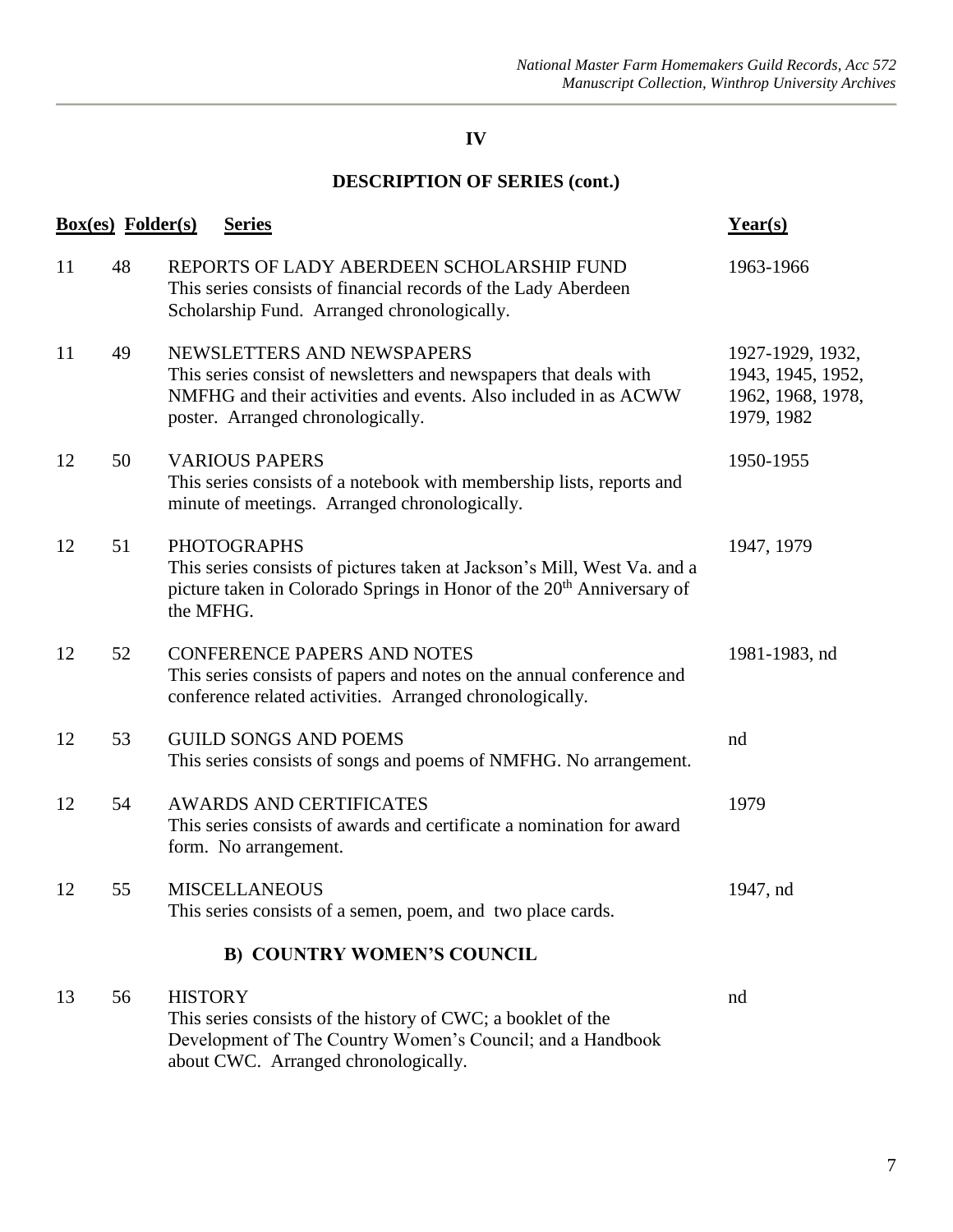|    | <u>Box(es)</u> Folder(s) | <b>Series</b>                                                                                                                                                                                                                                              | $Year(s)$                                    |
|----|--------------------------|------------------------------------------------------------------------------------------------------------------------------------------------------------------------------------------------------------------------------------------------------------|----------------------------------------------|
| 13 | 57                       | <b>CORRESPONDENCE</b><br>This series consists of correspondence that were written to the CWC<br>members, officers or board from other organizations. Arranged<br>chronologically.                                                                          | 1958-1960, 1964,<br>1965, 1974-1978,         |
| 13 | 58                       | <b>INFORMATION RELATING TO OFFICERS AND MEMBERSHIP</b><br>This series consists of a list of other organizations; lists of CWC<br>officers,; a leader's packet; guideline for CWC officers; and a Letters<br>Friends Application. Arranged chronologically. | 1963, 1974, 1977,<br>1978, 1980              |
| 13 |                          | 59-60 BOARD MEETING MINUTES<br>This series consists of Board meeting minutes of the CWC. Arranged<br>chronologically.                                                                                                                                      | 1964-1965, 1967-<br>1969, 1972-1980,<br>1982 |
| 14 |                          | 61-62 ANNUAL MEETING MINUTES<br>This series consists of minutes of the annual meetings of CWC and a<br>speech that was given for the CWC annual meeting. Arranged<br>chronologically.                                                                      | 1962, 1964, 1967-<br>1969, 1972-1979, nd     |
| 14 | 63                       | PROGRAMS OF ANNUAL MEETINGS<br>This series consists of programs of annual meetings. The place, time<br>and activities are presented in these programs. Arranged<br>chronologically.                                                                        | 1964, 1967-1972,<br>1974-1983                |
| 14 |                          | 64-65 FINANCIAL REPORTS<br>This series consists of budgets and financial reports of CWC and audit<br>reports. Arranged chronologically.                                                                                                                    | 1964-1965, 1970-<br>1978                     |
| 15 | 66                       | <b>ARTICLES FOR CWC NEWSSHEET</b><br>This series consists of articles that were printed in the CWC<br>Newssheet. These articles are mostly concerning the NMFHG.<br>Arranged chronologically.                                                              | 1982-1983                                    |
| 15 | 67                       | <b>REPORTS TO CWC BOARD</b><br>This series consists of Presidents' reports to the CWC board from<br>NMFHG and the president of NMFHG. Arranged chronologically.                                                                                            | 1979, 1981-1983                              |
| 15 | 68                       | <b>DIRECTORY</b><br>This series consists of CWC officers' addresses and telephone<br>numbers; and other branches' of ACWW's address and telephone<br>numbers. Arranged chronologically.                                                                    | 1970, 1973, 1977,<br>1978, 1979              |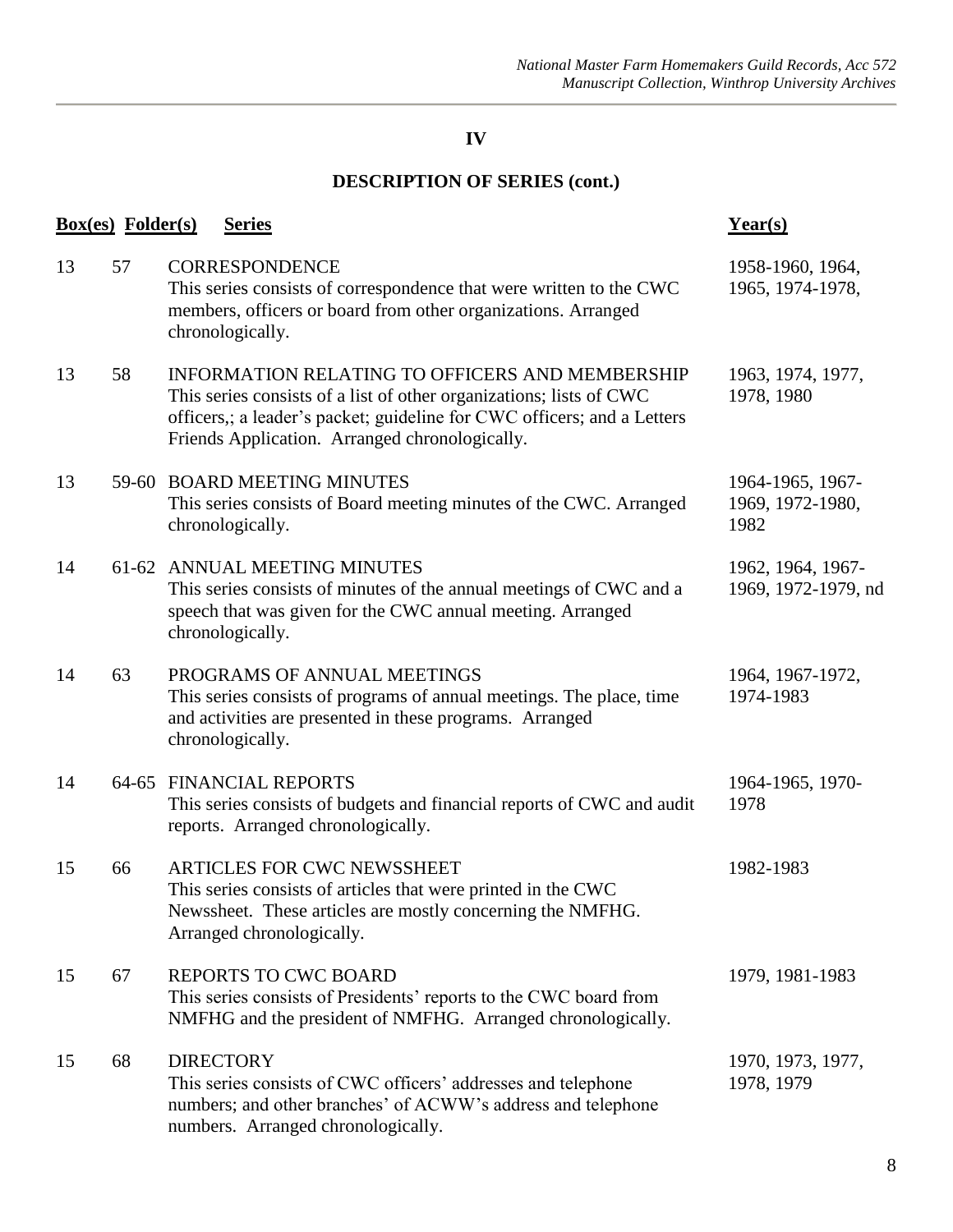| <b>Box(es)</b> Folder(s) |    |                 | <b>Series</b>                                                                                                                                                                                                                                | Year(s)                                   |
|--------------------------|----|-----------------|----------------------------------------------------------------------------------------------------------------------------------------------------------------------------------------------------------------------------------------------|-------------------------------------------|
|                          |    |                 | C) ASSOCIATED COUNTRY WOMEN OF THE<br><b>WORLD</b>                                                                                                                                                                                           |                                           |
| 15                       | 69 | <b>HISTORY</b>  | This series consists of a brief history of the ACWW; a handbook of the<br>ACWW; information about the purpose, needs and activities. No<br>arrangement.                                                                                      | 1979, nd                                  |
| 15                       | 70 |                 | <b>CONSTITUTION AND BY-LAWS</b><br>This series consists of the constitution and by-laws of the ACWW. No<br>arrangement.                                                                                                                      | 1968, nd                                  |
| 15                       | 71 |                 | OFFICERS AND MEMBERSHIP RECORDS<br>This series consists of guidelines for ACWW vice president; and a list<br>of delegates and a list of Life ACWW members. Arranged<br>chronologically.                                                      | 1974, 1976, 1980, nd                      |
| 15                       | 72 |                 | <b>CORRESPONDENCE</b><br>This series consists of letters to officers of ACWW from different<br>organizations. Arranged chronologically.                                                                                                      | 1970, 1973-1976,<br>1982, 1983            |
| 15                       | 73 |                 | <b>COUNCIL MEETING MINUTES</b><br>This series consists of minutes of the ACWW Council. The council is<br>a meeting of representatives of societies and contributing members of<br>countries. Arranged chronologically.                       | 1970, 1972-1976                           |
| 15                       | 74 |                 | <b>PROGRAMS</b><br>This series consists of programs of annual and conference meetings;<br>and papers on activities of the conferences. Arranged chronologically.                                                                             | 1947, 1962, 1965,<br>1968, 1974, 1977, nd |
| 15                       | 75 | <b>SEMINARS</b> | The series consists of a booklet titled National Seminar of America<br>Indian Women and The Country Woman. Arranged chronologically.                                                                                                         | 1970, 1971                                |
| 16                       | 74 | <b>REPORTS</b>  | This series consists of a report of constituent societies; a report on a<br>workshop. "Women of Africa Today" and the president's report to<br>ACWW Extension tour to Torreon in the Laguna District of Mexico.<br>Arranged chronologically. | 1971-1974, 1977,                          |